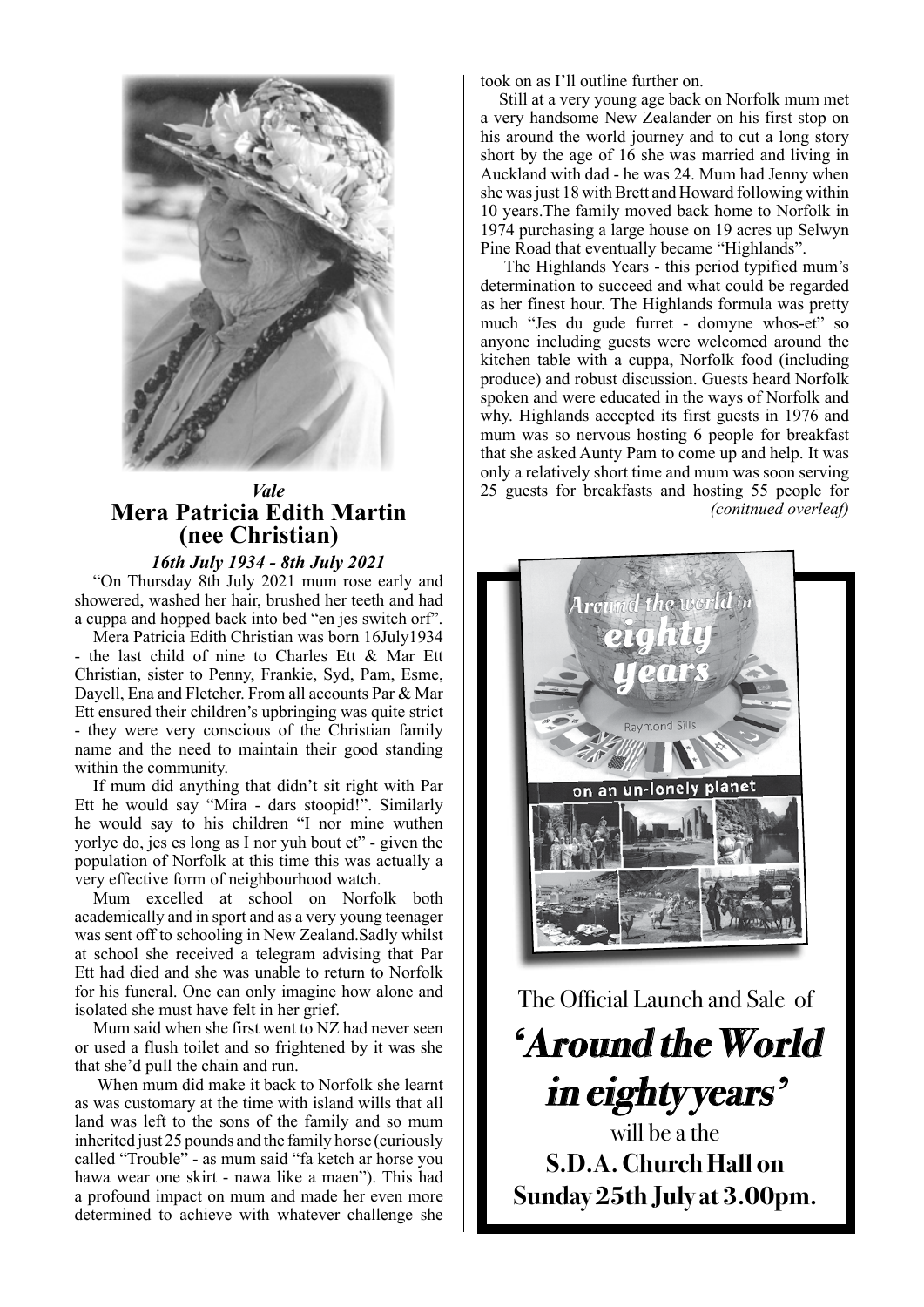#### *Mera Patricia Edith Martin - continued*

dinner twice a week. She pioneered for guests Clifftop BBQs, Breakfast Bush Walks, Pitcairn Dinners with traditional dishes hosted by her as she spoke only Norfuk (and she'd graciously answer any question visitors wished to ask), 5 course semi-formal dinners and the Norfolk Island Map with all the Norfuk place names as they're known in Norfuk.

Mum's determination again shone through - it was extremely rare that she would ever turn down an accommodation booking, so much so that on many occasions the family would end up with nowhere to sleep because mum had booked out our beds and we'd have to sleep in Mary Bore's old "house" across the road - no power so we learnt how to use a kerosene lantern! On a different occasion Howard had been stuck out Phillip for a few days (eradicating rabbits) and on returning to Kingston pier he was met by cousin Jimmy saying "quick your mums been in a car accident", Howard thought Jimmy was joking until he saw mum in the back of Jimmy's car with blood trickling out of the corner of her mouth. She'd had a head-on collision just by Watermill Valley dam and her car was a "write-off" - unbelievably despite this mum still went ahead with a confirmed booking that evening at Highlands for 57 people for cocktails there was never any thought of pulling out.

 Tennis - in summary, mum's tennis achievements included;

- 1) Auckland Hardcourt Champion in the late 60s , early 70s
- 2) Represented Norfolk in both the Mini and South Pacific Games
- 3) Cheryl Club President & Club Champion in Singles and Doubles

 ….and then there was "the serve"….hold the 2 balls and look up at the opposition receiver, hold the stare and take 2 steps to the right then back to the left 2 steps, hitch one ball up the side of her draws and commence the face on wind up service action, the ball delivery would resemble a World War 2 bomber coming in over the net below radar. Invariably the receiver was so overwhelmed by this ritual that by the time they actually made contact with the ball they could offer nothing in reply. Mum was also very big on "Courtcraft" as she called it , that is where you stood , who you played to and whether you played their forehand/backhand depending on whether they were left/right handed, where the net player should be to capitalise on the anticipated weakened return etc. It's literally a science and admittedly a skill that ,whilst the tuition from mum may have been amusing , makes a lot of sense and we're lucky to have been educated accordingly.

Some quick lesser known "mum fast facts" ;

- 1) Mum was a seamstress having made the wedding dresses for both her god-daughter and niece
- 2) Mum could play the piano by ear as could a few in her family. Timmi Lloyd has once said (as an excellent music sheet reliant pianist herself) how envious she was of people like mum who could just hum a tune and then gradually before you

knew it she'd be playing "Somewhere my Love" or "Bridge over Troubled Water".

- 3) Mum volunteered as a witness at the 1976 Royal Commission into Matters Relating to Norfolk Island and provided a submission.
- 4) Mum ran a respectable 3rd on "Tempest" in the 1972 New Year's Day Horse Races on Norfolk
- 5) Mum was very close to being a qualified accountant.

 Norfolk for Norfolk - simply put mum was more Norfolk than the strongest, tallest, healthiest pine. She was a determined, fiercely passionate protector and promotor of all things Norfuk including;

- 1) Our language
- 2) The Norfolk Way
- 3) Our native flora and fauna
- 4) Our cultural heritage
- 5) Our own right to Norfolk's future

For mum a cat had a better chance at becoming a dog than Norfolk ever becoming Australia. She deeply loved and respected her Christian Family position on the Council of Elders and similarly thrived on her NIPD involvement. For all this mum we so proudly walk in your shoes.

Mums Quotable Norfuk Quotes;

- 1) "Be braewe lowe, dunt you cly es true you jes d'bestest …...e.g. "younges brother anyone el aars for" or "hugger in the South Pacific" etc… comforting words from a mother.
- 2) "Nor gwen noa se shef et" typically said by mum when you were seeking her opinion on a tree you'd transplanted into a new location. Her endorsement.
- 3) "Es a fact!" normally said by mum after she'd released the details of a particular belief or theory she'd come up with usually around the kitchen table - some sensible, some a little out there. Usually sealed the delivery with this and how could you argue.
- 4) …and finally the quote that launched her as a "Radio Mega Star" - "Gut no such thing as gossup, es all news on Norfuk ailen"

 A quick mention of those who couldn't make mum's funeral (due to COVID Lockdowns) including grandchildren Anna, Alice, Douglas - we're thinking of you" . To those who managed to make it home sincere thank you – Blair, Daniel, Mia and….Sarah.

*(continued overleaf)*